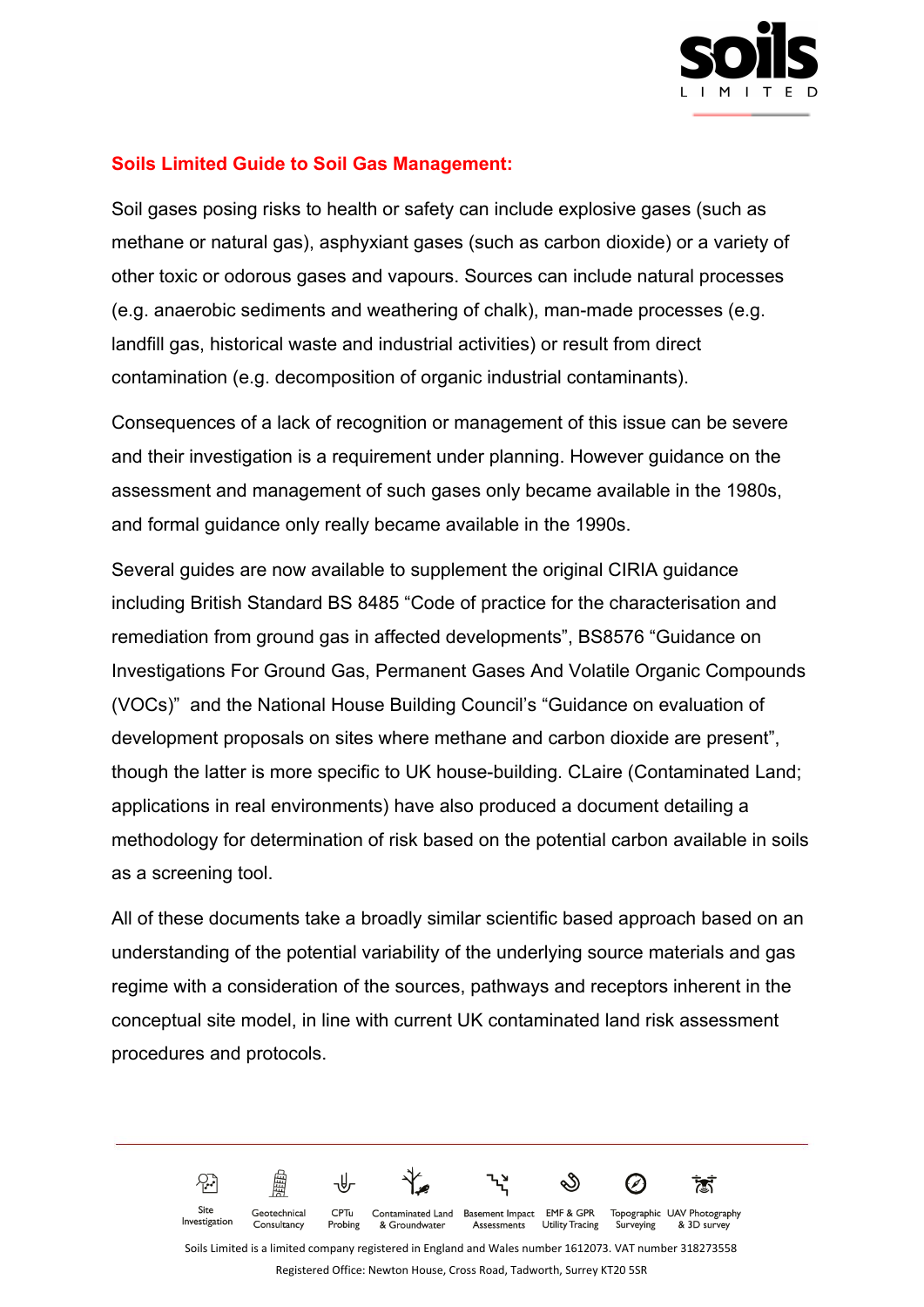

Most of these documents describe the current state of the art in ground gas detection and assessment, often with specific requirements in relation to calibration and QA/QC requirements to ensure scientific accuracy and validity of the results. It is critical that ground gases are both correctly identified and quantified and in particular that 'worst case' conditions are correctly determined, since this data and consideration is the basis both of the risk assessment process and of the choice of the appropriate controls or remediation measures to emplace.

A detailed quantitative risk assessment must be carried out in light of the current understanding of the gas regime and proportionate to the risks as defined by the conceptual site model and modified by any practical site measurements. Meteorological conditions, tidal effects, geology, vegetation and of course the precise form of development planned must all be taken into account as part of this process. Here the documents can differ somewhat. BS8485 for example aims to apply to all types of development, using a careful mathematically calculated approach. The NHBC document by contrast has already assumed residential development and some of the maths involved so is able to present a more simplified 'traffic light' approach.

The result in both cases are bands of risk ranging from no to high risk, each band being given a recommended level of the gas protection required, as below:

- $\bullet$  Low risk = characteristic situation 1 = NHBC Green (no control required)
- Medium risk =  $CS$  2 and 3 = NHBC Amber 1 and 2 (control levels 1-4)
- $\bullet$  High risk = CS 4, 5 and 6 = NHBC Red 6 (control levels 3-7)

Finally the recommended management controls are described and assigned a suitable and appropriate control level, the sum of which levels should be sufficient to mitigate the identified risk level. For example, a basic sub-floor ventilation system or a gas membrane might each provide level 1 control alone (and hence provide level 2

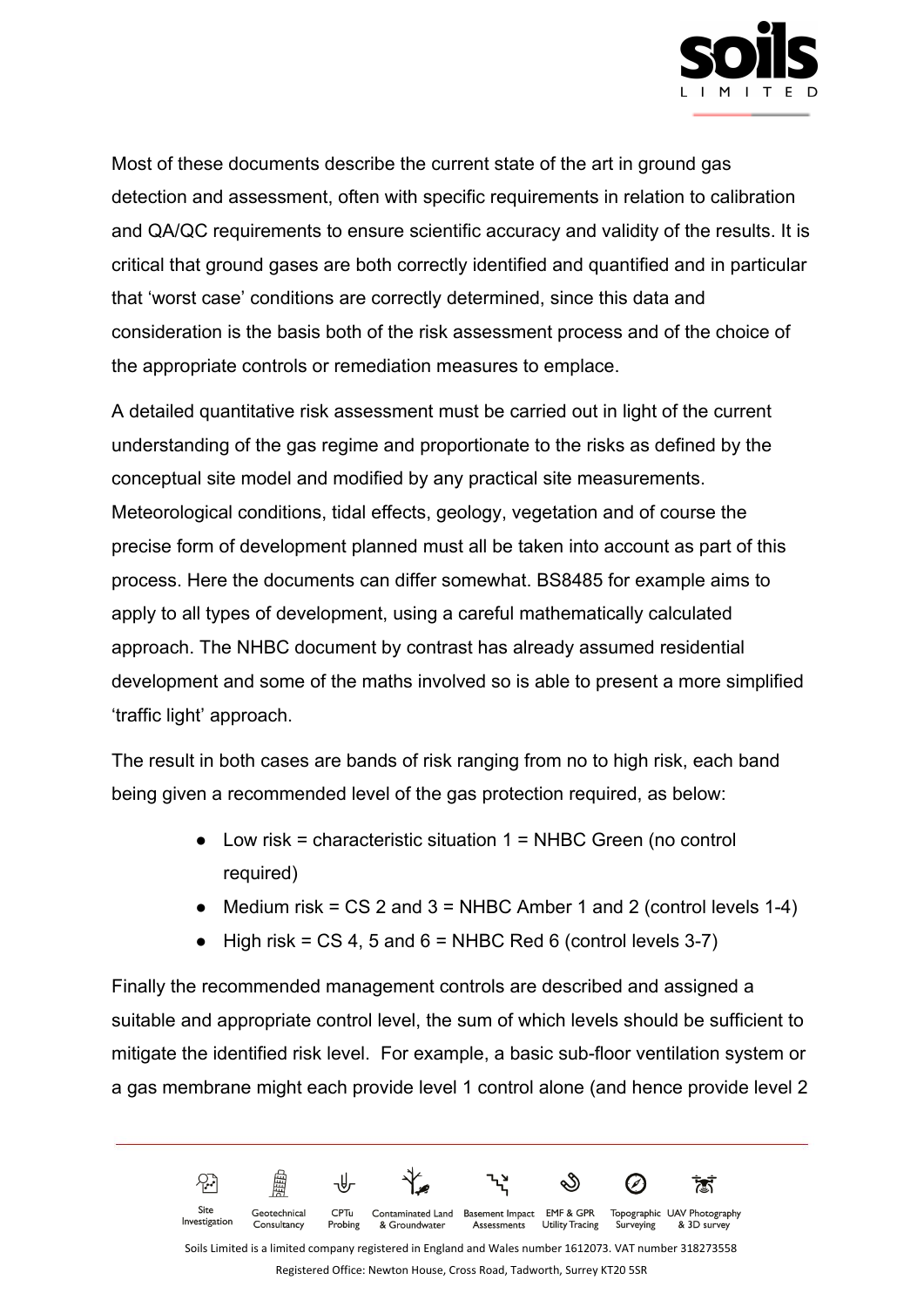

protection when used together), whereas a ventilated basement built to suitable Building Regulations is deemed to offer control to level 4.

Each of the above steps requires specialists with appropriate qualifications, experience and competence to interpret and process in accordance with the relevant guidance and standards. Gas control is usually the responsibility of the local authority, for both the contaminated land officers and building control and these are now fully aware of the dangers possible when gas is not properly assessed and mitigated.

As an example of the changes in procedures over the years, the old-fashioned spike surveys are no longer considered adequate due to the way they are emplaced and the effect this has on the permeability of the surrounding ground (especially if clayey and/or wet), and site specific gas monitoring wells are now usually required so that gas composition and flow-rate can be assessed on multiple occasions. The amount of occasions of monitoring required depends ultimately on the risk identified in the conceptual site model linkage (source, pathway, receptor) and must be related to it, with the figures in the guidance being indicative of how relatively important it is to achieve or deduce a worst case gas rate.

Thus, landfills as a source are considered higher risk than natural ground and housing as a receptor is more at risk than industrial buildings. All pathway considerations being equal it is therefore it is more important to know what that worst case could be if building a house on a landfill than an industrial one on natural ground, where risk is naturally less. These considerations are linked and cross-referenced in the guidance to determine the exact number of recommended monitoring visits. Alternatively, continuous monitoring can be undertaken in critical areas to achieve the same end usually over less time.

The collected data then needs to be expertly assessed and interpreted and decisions made as to if the monitoring that has been undertaken captured or indicated any